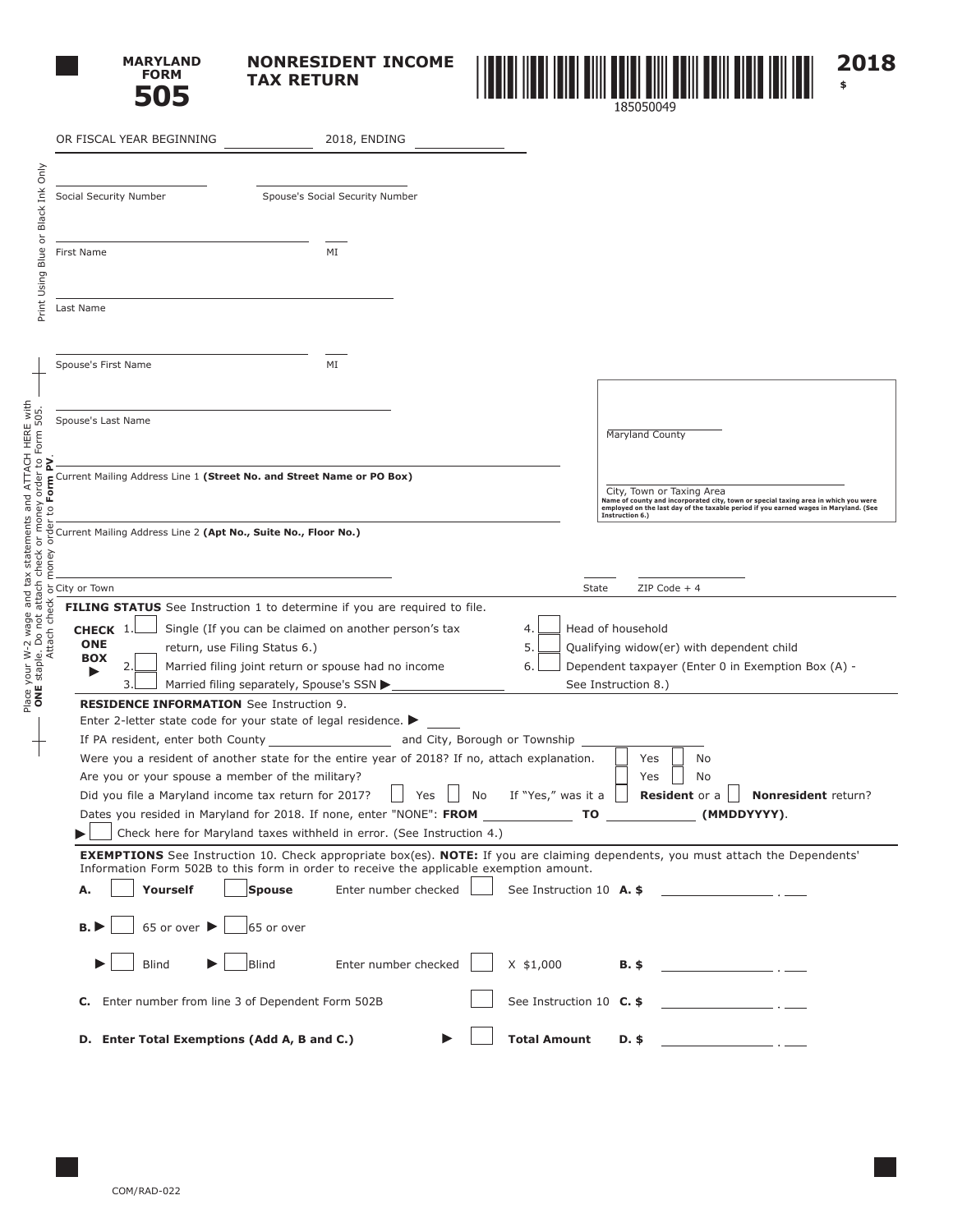

## **NONRESIDENT INCOME TAX RETURN**



Page 2

| Name | SSN.                                                                                                                                                                                        |                              |                               |                                                                     |
|------|---------------------------------------------------------------------------------------------------------------------------------------------------------------------------------------------|------------------------------|-------------------------------|---------------------------------------------------------------------|
|      | <b>INCOME AND ADJUSTMENTS INFORMATION</b>                                                                                                                                                   | (1) FEDERAL INCOME<br>(LOSS) | (2) MARYLAND INCOME<br>(LOSS) | (3) NON-MARYLAND<br><b>INCOME (LOSS)</b>                            |
|      | (See Instruction 11.)                                                                                                                                                                       |                              |                               |                                                                     |
|      |                                                                                                                                                                                             |                              |                               |                                                                     |
|      |                                                                                                                                                                                             |                              |                               |                                                                     |
|      |                                                                                                                                                                                             |                              |                               |                                                                     |
|      | 4. Taxable refunds, credits or offsets of state and                                                                                                                                         |                              |                               |                                                                     |
|      |                                                                                                                                                                                             |                              |                               |                                                                     |
|      |                                                                                                                                                                                             |                              |                               |                                                                     |
|      |                                                                                                                                                                                             |                              |                               |                                                                     |
|      |                                                                                                                                                                                             |                              |                               |                                                                     |
|      |                                                                                                                                                                                             |                              |                               |                                                                     |
|      | <b>9.</b> Taxable amount of pensions, IRA distributions,                                                                                                                                    |                              |                               |                                                                     |
|      |                                                                                                                                                                                             |                              |                               | $- \cdot -$                                                         |
|      | 10. Rents, royalties, partnerships, estates, trusts, etc.                                                                                                                                   |                              |                               |                                                                     |
|      |                                                                                                                                                                                             |                              |                               |                                                                     |
|      |                                                                                                                                                                                             |                              |                               |                                                                     |
|      | 12. Unemployment compensation (insurance)  12. _______________. _____                                                                                                                       |                              |                               | $\overline{\phantom{a}}$ . The contract of $\overline{\phantom{a}}$ |
|      | 13. Taxable amount of Social Security and                                                                                                                                                   |                              |                               |                                                                     |
|      | Tier 1 Railroad Retirement benefits 13. $\frac{1}{2}$                                                                                                                                       |                              |                               | $\overline{\phantom{a}}$ . $\overline{\phantom{a}}$                 |
|      | 14. Other income (including lottery or other gambling                                                                                                                                       |                              |                               |                                                                     |
|      |                                                                                                                                                                                             |                              |                               |                                                                     |
|      |                                                                                                                                                                                             |                              |                               |                                                                     |
|      | 16. Total adjustments to income from federal return                                                                                                                                         |                              |                               |                                                                     |
|      |                                                                                                                                                                                             |                              |                               |                                                                     |
|      |                                                                                                                                                                                             |                              |                               |                                                                     |
|      | <b>ADDITIONS TO INCOME</b> (See Instruction 12.)                                                                                                                                            |                              |                               |                                                                     |
|      |                                                                                                                                                                                             |                              |                               |                                                                     |
|      | 19. Other (Enter code letter(s) from Instruction 12.). $\dots \dots \dots$ $\blacktriangleright$ ___ ___ ___ ___ $\dots \dots \dots \dots \dots \dots \dots$ 19. ___________________ . ____ |                              |                               |                                                                     |
|      |                                                                                                                                                                                             |                              |                               |                                                                     |
|      |                                                                                                                                                                                             |                              |                               |                                                                     |
|      | <b>SUBTRACTIONS FROM INCOME</b> (See Instruction 13.)                                                                                                                                       |                              |                               |                                                                     |
|      |                                                                                                                                                                                             |                              |                               |                                                                     |
|      |                                                                                                                                                                                             |                              |                               |                                                                     |
|      | 24. Total subtractions (Add lines 22 and 23.). $\ldots$ . $\ldots$ . $\ldots$ . $\ldots$ . $\ldots$ . $\ldots$ . $\ldots$ . $\triangleright$ 24. $\ldots$                                   |                              |                               |                                                                     |
|      |                                                                                                                                                                                             |                              |                               |                                                                     |
|      | DEDUCTION METHOD See Instruction 15. (All taxpayers must select one method and check the appropriate box.)                                                                                  |                              |                               |                                                                     |
|      | 26. a. STANDARD DEDUCTION METHOD (Enter amount on line 26a.)                                                                                                                                | $\blacktriangleright$ 26a.   |                               |                                                                     |
|      | ITEMIZED DEDUCTION METHOD (Complete lines 26b, c and d.)                                                                                                                                    |                              |                               |                                                                     |
|      | <b>b.</b> Total federal itemized deductions (from line 17, federal Schedule A) $\ldots \ldots$ > 26b.                                                                                       |                              |                               |                                                                     |
|      | c. State and local income taxes (See Instruction 16.). $\ldots$ $\ldots$ $\ldots$ $\ldots$ $\blacktriangleright$ 26c.                                                                       |                              |                               |                                                                     |
|      | d. Net itemized deductions (Subtract line 26c from line 26b.)  26d. _______________.___.                                                                                                    |                              |                               |                                                                     |
|      | e. Deduction amount (Multiply lines 26a or 26d by the AGI factor.) 26e. ____________(from worksheet in Instruction 14). .▶ 26.                                                              |                              |                               |                                                                     |
|      |                                                                                                                                                                                             |                              |                               | <u>and the state of the state of the state</u>                      |
|      |                                                                                                                                                                                             |                              |                               |                                                                     |
|      |                                                                                                                                                                                             |                              |                               |                                                                     |
|      |                                                                                                                                                                                             |                              |                               |                                                                     |
|      |                                                                                                                                                                                             |                              |                               |                                                                     |
|      |                                                                                                                                                                                             |                              |                               |                                                                     |
|      | <b>MARYLAND TAX COMPUTATION - COMPLETE FORM 505NR BEFORE CONTINUING.</b>                                                                                                                    |                              |                               |                                                                     |
|      |                                                                                                                                                                                             |                              |                               |                                                                     |
|      |                                                                                                                                                                                             |                              |                               |                                                                     |
|      |                                                                                                                                                                                             |                              |                               |                                                                     |
|      |                                                                                                                                                                                             |                              |                               |                                                                     |